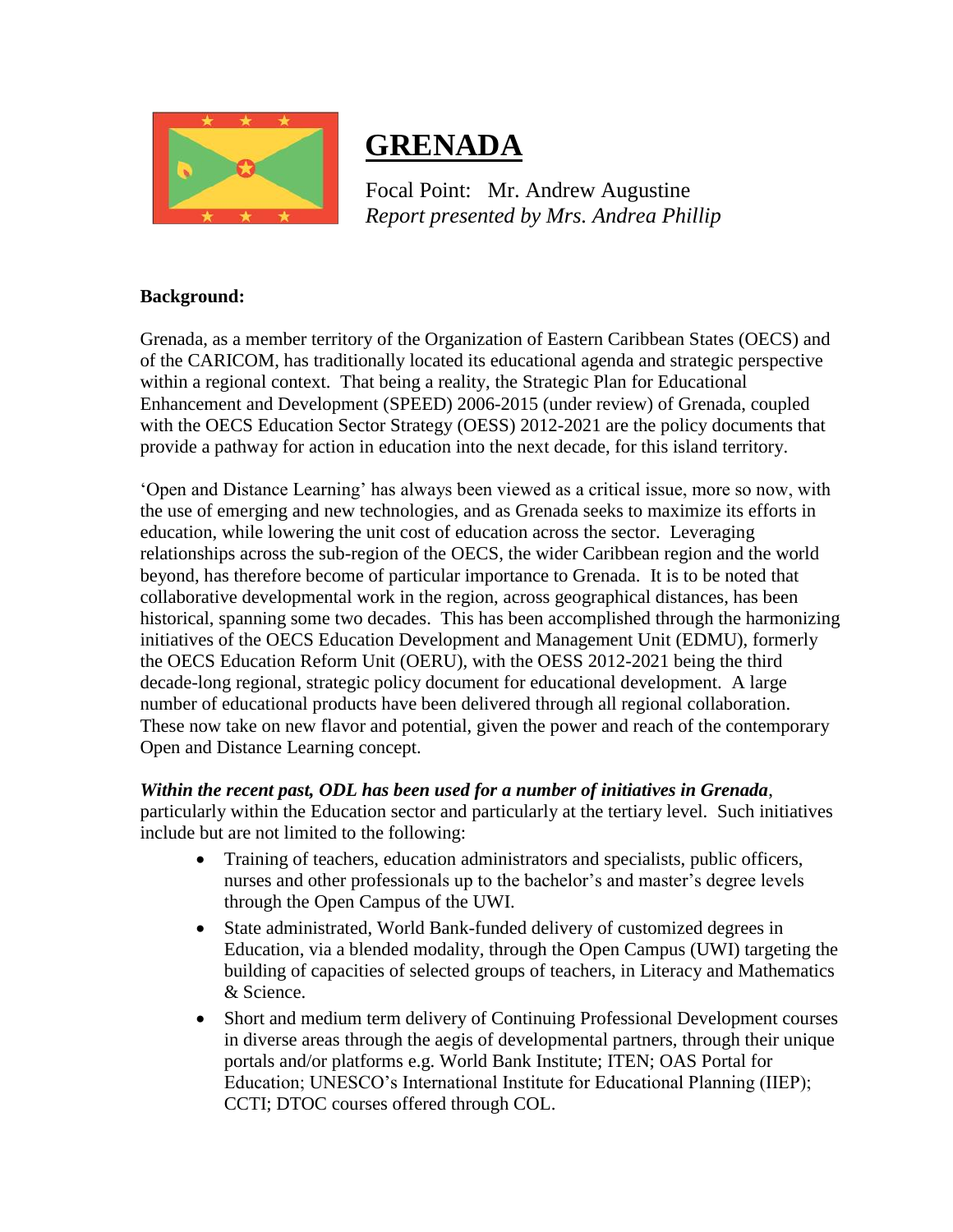- Collaborative international discussions delivered through discrete e-platforms e.g. UNESCO IIEP e-forum on Teachers' Codes of Conduct; ITEN webinars on diverse topics in Education.
- Ongoing delivery of tertiary level education through the local community college, the T.A. Marryshow College, with MOODLE being the course management system of choice.
- Networking at a regional level through C@ribNET of the Caribbean Knowledge and Learning Network; limited use of online collaborative tools by teachers and lecturers for enhancement of course and programme delivery.
- Very limited use of mobile technologies in primary and secondary classrooms, dependent on teacher competence and interest and infrastructural readiness of classroom settings.
- Very limited provision of computer hardware, multi-media equipment, by the Ministry of Education and Human Resource, often at the secondary level, through external funding, in satisfaction of 'Special Project' allocations.
- Ongoing piloting and use of open source systems e.g. Open Orange an IT solution for the modernizing of personnel files within the Ministry of Education and Human Resource Development.
- Ongoing piloting of an Open Education Management Information System (Open EMIS) through the auspices of the OECS Education and Management Unit (EDMU) and UNESCO.
- Development and use of an EMIS for the management of TVET practitioners, service providers by the recently established Grenada National Training Agency.
- Conceptualizing of and collaboration with developmental partners for the development of an ODL Policy, particularly at an institutional level of the community college.
- Use of an e-government system with e-services for the public, specifically for the Inland Revenue Department of the Ministry of Finance.

## **Ongoing challenges:**

- ODL as a contemporary twenty-first century notion is not clearly understood by all educators within the sector in Grenada. This as an emerging issue is often confused with simple online learning.
- Lecturers and administrators at the tertiary level community college make limited use of ODL; the e-learning platform MOODLE although available is underused for course and programme delivery.
- Although an ICT policy is in draft form and will soon be submitted for Cabinet adoption, there remains an absence of a national ODL policy to guide professional practice.
- There is need for widespread training and capacity-building in the areas of policy development, practical ODL use and the transformation capacity of ODL for the education sector.